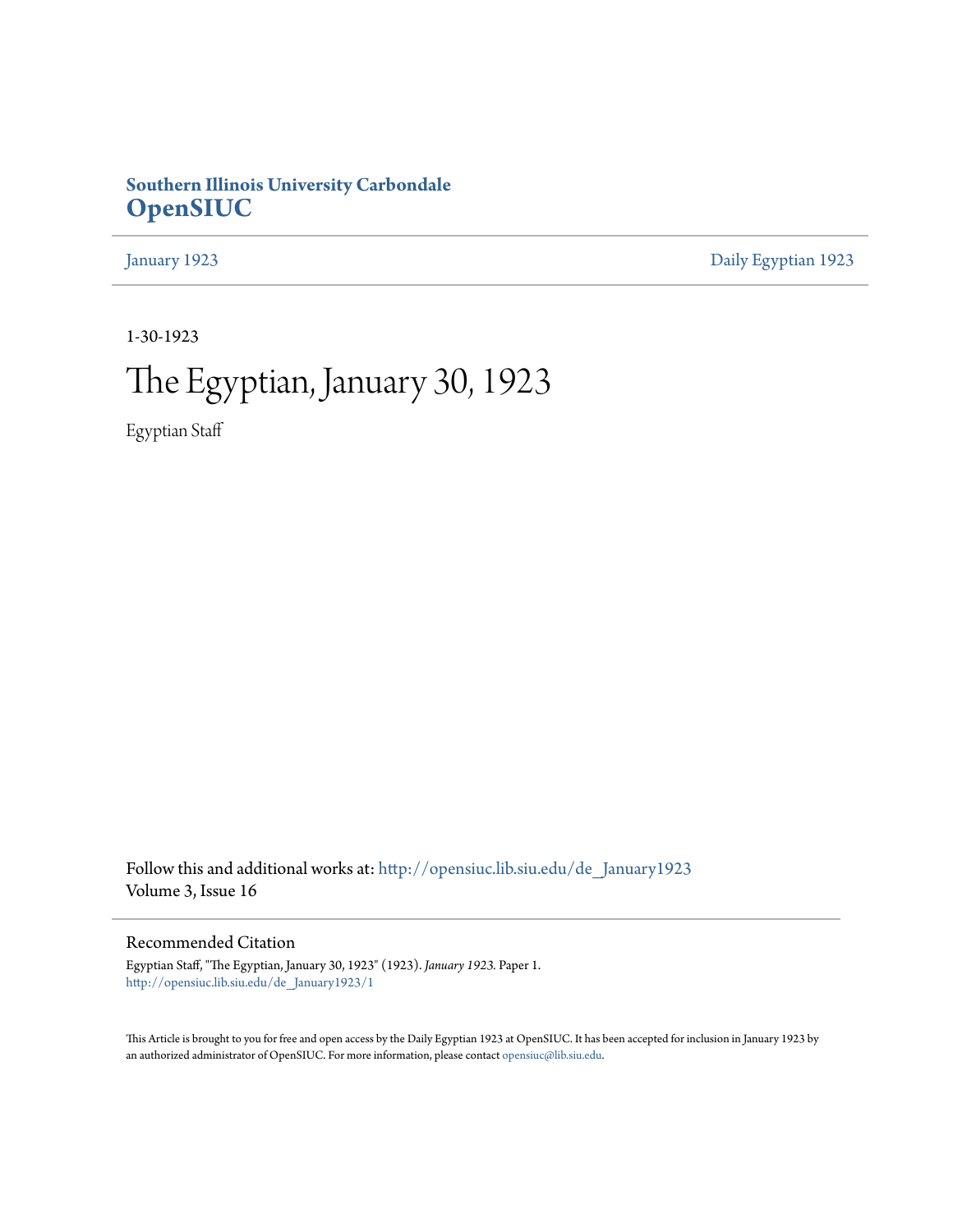# FGYDTIAN

Read by Four Thousand Students, Faculty and Friends of the School.

 $VOL.3$ 

Carbondale, Illinois, Jan. 30, 1923

No. 16

#### PRESBYTERIAN STUDENTS S. I. N. U. Trims Cape HAVE SOCIAL

Last Thursday night the Presbyterian students met for a social hour. students that assembled in the church basement. Everyone wore the brightest smile possible and it was with the greatest expectations that we entered the social room. Here we found a bunch of auto-mechanics ready to welcome us. After guessing what part of an auto we were we assembled, cars that had been cut apart. The climax was reached when Mr. Hotten, Ed Zeiler, Benj. Merkel and Ellis Crandle demonstrated how to "change attire." Our faculty members were there with plouty of nen which was annreciated by the students. The fun ended when we all went to the "Filling Station." Donghnuts, sandwiches, and hot chocolate constituted the gas. It was a hanny first, due probably to the strenuous trio, accounted for three goals and Stumbling and Capt. Ped started on peppy bunch that went home after the fight put up by both teams the pre- one free throw in the first game, but a scoring spree and rung up six basevent. We thank the social committee. for the fine way that they boulded Whizzes retained enough of their pight due to an injury received to his got a basket. The second half, Sparthe social.

and Wednesday evening at 6:00 p. m. the C. E. choir meet for beactice Mr. Hotten conducts the chair and hope to have a fine showing or the practice. Come on let's all toin a real live bunch of Fudeevorers

# YOUNG PEOPLE ENJOY SOCIAL

On last Thursday evening the Epworth League gave a social a the Guild Room, keeping in mind that it would be the last social before going into the new church.

You, who did not attend will always regret it, for it will always be a pleasant memory to think back of the fun and good times that we had both coing strong. From this point, that night.

"the Vice" and one that can plan cd the desperately fighting Cape five the count at six all with another things, so when we get into the new ender a shower of ringers. The secchurch, we are expecting a real treat end game was a victory from ' the this point, however, the tide turned and YOU want to be there else, you will be sorry.

#### Girls Enjoy Birthday Spread

Friday evening, January 19, severat girls on third floor of Anthony Hall gave Elsie Huxel a surprise lirthday spread.

Miss Hefen Sharp, Volita Monnigir, Faye Chambers, Forne Williams, all of Centralia, and Miss Edna Alvis of Benton were visitors at Anthony Hall January 19, 20, 21.

# It was a jolly bunch of faculty and Defeats Visitors 37-24 in Fast Initial Tilt Trounces Them 28-11 in Listless Game, in **Second Encounter**

clean sweep of the Cape Girardeau the Cape got started. series here last week-end when they defeated the Missourians by one-sidreflexores in both battles. The first of the series. Slats caged eleven in hall quintet showed what kind of game of the series played on Friday the initial tilt and counted for five stuff they were made of last Saturright proved to be the best of the more in the second game. In addi-day when they defeated Sparta on two and the Whizzes played the best brand of ball that they have exhibit. last game Slats tossed in four free ed on the Normal court this season, throws, giving him a total of 36 the final of this encounter found the points for the series. Brooks scored exception, but only once did they Normal safely in the lead with a 37-<br>Normal safely in the lead with a 37-<br>three goals in the first game and l-rea 24 victory to their credit. The sec-<br>tour in the second. Chance, the eefense. Sparta started the scoring ond game was not quite as fast as the third member of the Marcons scoring and things began to look blue until teding night, but even at that the was unable to play the final Saturday. Pets the first half. Charlie Dunk also dynamic fighting spirit to romp over linee the preceding game. D. Lau- ia, seeing they couldn't get through Sunday afternoon at 3:00 clock the fagged Gapers to the tune of a der, substituting in both games, our defense began to shoot over it 28-11 score.

scores might give an impression that almost simultaneously. the line presented by the Cape Normal was rather weak, but such was night; not the case, the red-jerseyed play-For the first few minutes of the first game the outcome of the series would have been hard to decide as the two teams were tied at six all and toining their one point lead. Baskets however the Marcons began a whirlethe Normal basketeers in the fore. We all arrea het we have a real vind offensive that literally smother. only to have the visiting five tie up start. Captain Allen started things in the favor of the Whizzes, who moving when he counted on a field poal and Brooks and Valentine boost-

in a Two Game Series

Valentine's sensational scoring narked him as the outstanding star

The first few minutes of the initial ers were 'ast and fought hard and tilt proved to be a nip and tuck ling Brimm at center. Rusty Meffert were man of no mean playing ability. affair. The Cape began the scoring when she converted a foul into a score. Valentine however, cut this Shorty Loy at back guard, played down, but Cape caged a goal mainly Brooks and Valentine again put free throw and a field goal.

(Continued on Page Eight)

## U. H. S. MEETS THREE STRONG TEAMS

The University High School won from Sparta thereby breaking the losing streak that they have been having. Although the boys have been in the habit of losing it will be remembered that the games have been lost by the margin of only a few points each time. All three of the The S. I. N. U. Whizzes made a|ed the count to twelve points before following games were against strong Southern Illinois teams:

U. H. S. 24; Sparta 14

The University High School baskettion to the five field goals in the the Normal floor. The Sparta High School is always represented by a winning team and this season is no horned into the scoring circle each and caged four baskets from about The first encounter of the series time with a lone ringer. Lawder center but Black Cat's Kittens got played Friday night found the Ma-played an exceptionally good game wise long about the fourth quarter noons displaying a championship riday night and kept the bleachers and let up on their defense for some tyle of basketball and it would have howling with delight at his gritty de- floor work and from then on Sparta been hard to have found a team that lensive work. Don, when substi- never had the ball long enough to could have handed them a defeat on toted Saturday night, made his bow even shoot. Rusty got two and that occasion. A survey of the to the audience and made a basket stumbling and Ped each got one this The U. H. S. team wants to half. A summary of the games-Friday thank the Normal and University High School students for the good support they gave their team. Stumband Ped Hickey at forwards, Charlie Punk Renfro at floor guard, and throughout the game. U. HIGH-KNOW YOUR TEAM AND GET FEHIND THEM. They have only three more games at home and let's see you give them your support.

#### From SOUTHERN ILLINOIS DEBATING LEAGUE FORMED

The Intercollegiate Debating League <sup>o"</sup> Southern Illinois was recently formed at Alton by representatives of McKendree, Greenville and Shurtleff Colleges. The league is open for membreship and all colleges in Southern Illinois will be asked to join next vear.

This means that we will be asked to unite with this league. Are we ready to do so? As far as material

(Continued on Page Eight )

This Space is DEDICATED to the Students who are not Subscribers to THE EGYPTIAN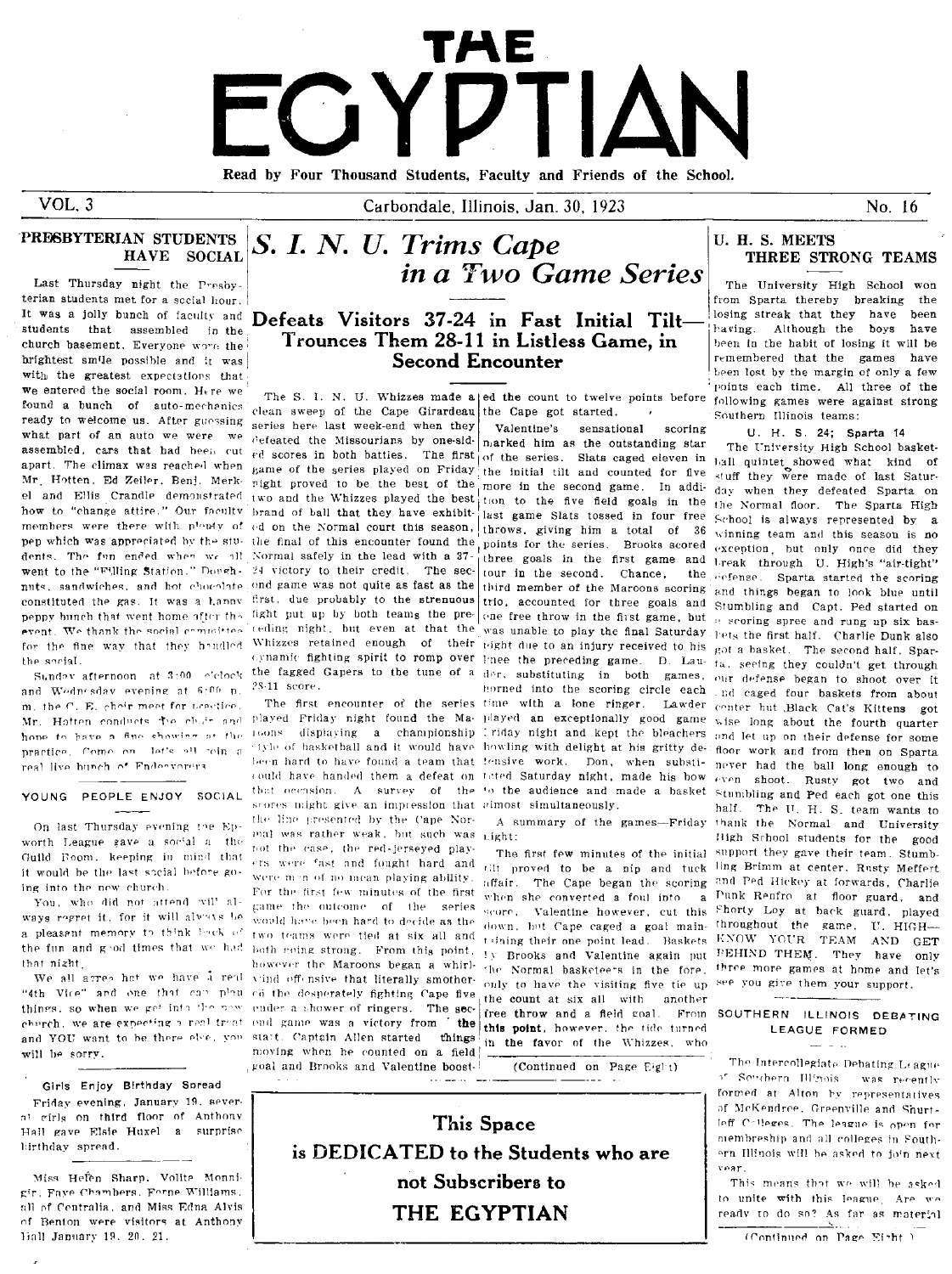

#### S.I.N.U. COLLEGIATE SCHEDULE

S. I. N. U., 30; Arkansas Aggies, 15. There. S. I. N. U., 50; Sparks, 31. Here. S. I. N. U. 29; McKendree, 22. Feb. 1.-Charleston. There. Feb. 2-Sparks, There. Feb. 5-Arkansas Azgies, Here. Feb. 9-Cape Girardeau. There. Feb. 10-Cape Girardeau. There. Feb. 16-McKendree, There. Feb. 23-Charleston, Here. "LITTLE 19" BASKET BALL **SCORES** Augustan, 22; Ripon, 20.

Augustan, 36; Oshkosh Norma, 23. Augustan, 36; Northwestern College, 19. Augustan, 37; Eastern Illinois, 14.

Old Normal, 15; St. Viators 13. Eureka, 22; Old Normal, 19 Charleston, 24; Terre Haute, 34 St. Viators, 18; Charleston, 14. Bradley, 21; Augustan, 17

#### Bradley, 26; Eureha, 16. Monmouth, 22; DeKalb, 10. OUR SCORES WITH CHARLESTON 1922. E. I. T. C., 13; S. I. N. U., 21 E. I. T. C., 14; S. I. N. U., 19 1921.E. I. T. C., 22: S. I. N. U., 44 E. I. T. C., 13: S. I. N. U., 17 1918.E. I. T. C., 18: S. I. N. U.,  $2^{\circ}$ 1917. F. L. T. C., 21: S. L. N. U., 6 E. I. T. C., 21: S. I. N. U., 27 1916. E. I. T. C., 98: S. I. N. U., 15 E.I. T. C., 49: S. I. N. U., 23

#### AUNTIE COME ONCE

Come Once arrived on the four twenher beloved niece, Maude Hood, who at present is residing at Anthony Hall.

Maude Hood.

was the rejoicing between them.

a popular young lady and the greatso-called dates. As it neared seven c'clock the niece and her roommate

wondered what to do about the ing her short visitation.

The one admirable quality of the niece is her respect for feelings of older people; and as she was really fond of auntie, for auntie was very rich, she decided that she would ask small, pointed slippers peeped from for permission for auntie to accompany them.

ried upstairs to get auntie. Her aunt being rather proud she decided that she would imitate the niece and Who is Auntie Come Once? Auntie nowder her nose before going out. Two seconds later arm in arm they ty train from Quakertown to visit descended the stairs. The numercus faces that were there to greet auntie were sthel Keith and Slats Forsythe were impatiently waiting Valentine-Slats always willing to Was the niece at home when sympathize with the needy, voiced Auntie arrived? Well, we should his regret that a fellow club member hope not. The sudden appearance should be so tortured. Emma Snook of this queer old aunt created a great and Paul Chance thought it was takdeal of excitement and womanly cu- ing a chance but as they are good tiosity when she asked for Miss sports they waited in breathless suspense. Jane Motchan, Edna Rober-On being shown to her niece's son, Homer Laney and John Lockroom she waited in breathless sus- wood on the point of departure found pense for the dear girl to return. it necessary to return to the living The minutes seemed hours to her, room. Among the others were Dorbut at last the niece arrived and great ris Cartor, Ed Bevis, Velma Harrison, August Meyer, Halene Street Now as everyone knows Maude is and Longshot, Lily Trovillion and est delight of young women are the for dates were Mary Vansickle, Euline, Lula Watson, Pauline Gregory, Vera Pick, Maude Ethel Gerry, Christina McCoy, and Hazel Pyatt.

But the aunt who had taken great auntie. For auntie had declared pains with her toilet and thinking much to the chagrin of the girls that herself dressed in the height of fashshe would not be separated from her ion smilingly acknowledged the inniece under any circumstances dur- troduction. But as the details of the costume were noted the expressions on the faces changed from one of curiosity to amusement.

Of course long skirts being in vogue. Auntie was thus attired. beneath the rich brown satin skirt. As to her coiffure it revealed Miss Permission being granted she hur- Nita Naldi's. Heavy black jet earrings protruded from beneath her smart Parisian hat. Although she wore dark tortoise rimmed glasses they neither subtracted from her beauty nor added to her age.

> On the front steps Geneva Crawshaw. Elbert Middolph and Jimmie the pleasure of meeting Auntie Come Once. Mr. Jimmie Forsythe had gladly consented to help entertain Auntie, but the other two so enraptured in each other did not take so kindly to Auntie Come Once. Of course all lovers do not care to have their tete-a-tetes intruded by a third person.

By mentaltelepathy the magic spell was broken when Mr. Middolph remarked, "You can't pull any of this Old Maid Aunt stuff over on me." Feelings deeply hurt. Auntie Come Once tripped lightly up the stairs. Glen Fishel. Among those waiting as you have all heard of the story of "Doctor Jeckell and Mr. Hyde." Auntie Come Once assumed her other personage as Miss Flora Clark as student of S. I. N. U.

A SILTAN SINASTINGO SI SANG SA TANGGAN SI SA TANGGAN SI SA TANGGAN SI SA TANGGAN SI SA TANGGAN SI SA TAGAN SI SA TAGA

**LANEY'S 10c STORE** 

212 South Illinois Avenue

We have on hands a full supply of Fresh Candies at all times.

Bar Goods a Specialty.

# **LANEY'S 10 CENT STORE**



# FOR YOUR PRINTING

[6] The control to the control of the control of the control of the control of the control of the control of the control of the control of the control of the control of the control of the control of the control of the cont

We Make a Specialty of

#### Fine Job Printing-See

us if you want Programs, Calling Cards, Stationery or Announcements of any kind.

A IN THE RECENT OF REPORT OF A RELEASED FOR THE RELEASED FOR THE RELEASED FOR THE RELEASED FOR THE UNIT OF THE RELEASED LET US DO YOUR ENGRAVING FOR YOU 

# **FREE PRESS**

**TERNET DI RENETTI EDIGI ILITERETTI ILITERET ILITERET DI REGISTERE DI LITERE DI REGISTERE DI LIGERATO DI REGIST** 

THE EGYPTIAN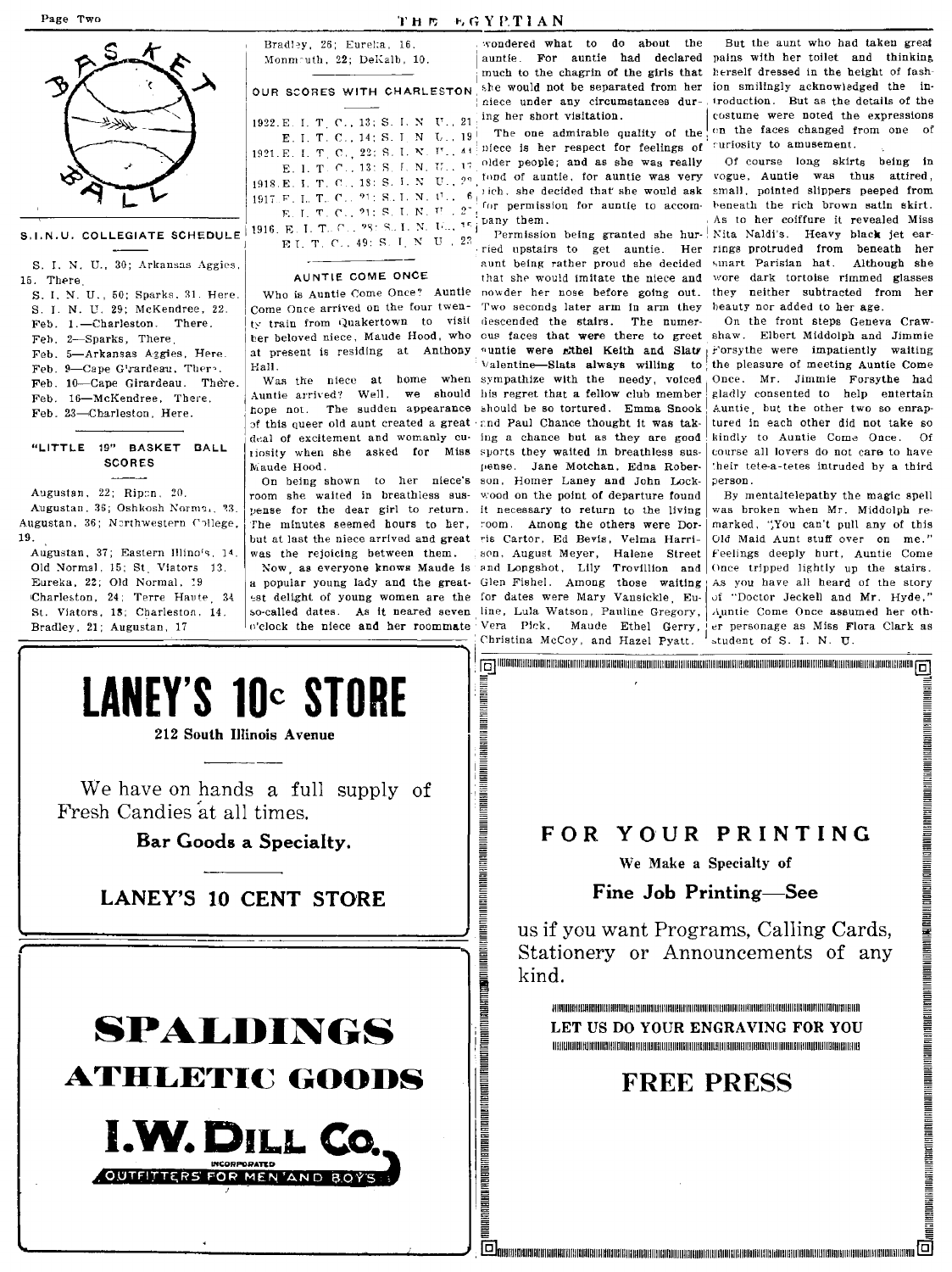**CONSUMENTARIO CON CONTENTARIO CON DE CONVENTION DE CONSUMENTARIO CON CONTENTARIO CON CONTENTARIO CON CONVENTIO** THE RADIATOR  $= 2$ n2a

We shall endeavor in the Radiator Column to radiate the wit and wisdom of our faculty members and the students in general. It is hoped that the Egyptian readers will experience real enjoyment in all that finds a place here.

# A TRIP ACROSS THE SEA ens' spirit and find his characters is

Miss Jones Concludes Her Charming Story of Her Trip to Europe

#### London

×.

Crossing from Dieppe to New Haven on a perfectly calm channel and thus missing the usual sea-sickness experience, we travelled to London through beautiful Sussex. A later experience of a circuit trip around Kent, the garden country of England, gives an impression of a country of rare rural beauty. As in France, every spot is "spick and span" with flowers and artistically trimmed shrubbery everywhere. The houses conform to traditional lines of architecture and consequently speak of one hundred per cent Anglo-Saxon home atmosphere. The flower garden kept by skilled hands is everywhere. No English home, no matter how humble, lacks a garden of flowers

Acquaintance with America's lange cities and with Paris gives little concention of London's vastness. It has grown in all directions without re- mained tedious hours unloading straint and covers a great territory. | what seemed millions of tons of mail

In an aesthetic sense London is not so interesting as many other citics. With the exception of the Royal Courts of Justice, the Inns of Court. Houses of Parliament. Tower Bridge, and some of the smaller churches of Christopher Wren, London presents little of architectural real American homes; second, the interest. It is to be enjoyed from the standpoint of its riches in historical and literary associations of its great past and from the fact that it is the metropolis of the whole world as well as the center of the Great British Empire. It is not difficult to Apparently European sculpture had realize its greatness in all respects over-educated me. and therein lay the charm of this city.

pire is most impressive as expressed (ustoms examination is probably the in London's numerous museums and most disagreeable feature of an Eupicture galleries. Here are assembled the greatest sculpture from an- joint when one is impatient of delay. cient Greece, choice are from all If the frame of mind could be differcivilized countries, relics from the int I know of no scene which could past civilizations of Egypt, Assyria, India, and China, as well as exhibits from everywhere depicting pres- clock at 6 p.m. among the early forent day life. A vast concourse of the tunates and looked back with pity whole world's possessions!

London is also full of human interest. All kinds of people, queer and otherwise in every street in the city proper. To wander with Dick-

a possible London delight. The constant stream of people up and down Fleet Street, The Strand, and around Piccadilly Circus gives the Miss Smith, Director of impression that sooner or later all 1 must pass that way.

A real London fog must be a weird sight. August and September weath home of Miss Trovillion in Herrin, er brought much rain and chill, but Miss Smith, a popular young teacher did not present one of its most dom- | of the S. I. N. U., sustained a very inant characteristics, the black fog, rainful and a somewhat serious inand so we left the city without this jury.  $\epsilon$ xperience and embarked from Southampton on the world's largest eral members of the faculty, Misses ship, the Majestic.

#### Home

dealings with the many stewards, ma Bowyer, Sarah Mitchell, Mae varied by close contact with a wet Trovillion and Mrs. Julia Chastaine element of Americans who made the most of their privilege up to the three mile limit. The voyage also afforded opportunity for study at the closest range of Jewish habits and methods of thought. While these associations were not delightfully congenial, they did afford amusement

At 11 a. m. we docked at quarantine. Staten Island, where we reand where the 3500 passengers underwent a medical inspection.

At this point of waiting two things looked most attractive and homelike. First, the beautiful bluff that forms the eastern extremity of Staten Island covered with American trees and «fficient fine looking medical officers typified the best in American manhood. As we passed the Statue of Liberty I fully expected another thrill which did not come for the figure looked cumbersome and ugly.

We docked at 4 p.m. and then had a tedious wait for an interview with The greatness of the Eritish Em. Uncle Sam's custom officers. The ropean trip because it comes at the efford a better opportunity for the study of human nature. We left the on the three thousand still waiting for their turn.

> A trip to Europe is worth while from every standpoint. In fact it seems an experience which one can

"See America First," seems shallow. From the physical side America is beautiful, her cities are wonderful commercial centers, she is very worth while in many respects and even superior, but what is back of all this achievement? Go to Europe for the answer. Ours is the inheri $t$ ance of her ages of accomplishment and culture. To see Europe affords a background by which America can he more completely evaluated.

Piano, Sustains Injury

While attending a party at the

The party which consisted of sev-Mary Entsminger, Frances Entsminger, Lulu Clark, Louise Graves, The trip back was a repetition of Gladys Williams, Helen Smith, Emand Mrs. Ellen Dearmount, were returning from a motor trip to Marion where they had had tea at the 



On leaving the party went out to the drive by way of the back porch, which was very high and without banisters. Not thinking of turning on a light the party found their way down the steps except Miss Smith, who accidently stepped off the porch. spraining her ankle and bruising her left eye very badly. Miss Smith has been unable to attend school for a few days and now is forced to use crutches.

<u>AND LONDON DE CONTRADICIONAL DE CONTRACTO DE CONTRACTO DE CONTRACTO DE CONTRACTO DE CONTRACTO DE CONTRACTO DE C</u>

Let Us Make Your PHOTOGRAPH **MEDIEN IN NORTHERNE** LEE'S **STUDIO** 

You may be sure that anything and everything you purchase from us is just as represented. If for any reason you think that you have not received value for your money, bring back the goods. If you don't want them, we don't want you to have them.

We spend a lot of time studying the student's needs and means and when we put anything in our stock you may be sure it is worth all we ask; most times a little more.

You can't lose when you deal with us.

# JOHNSON, VANCIL, TAYLOR CO.



# **When Thirsty**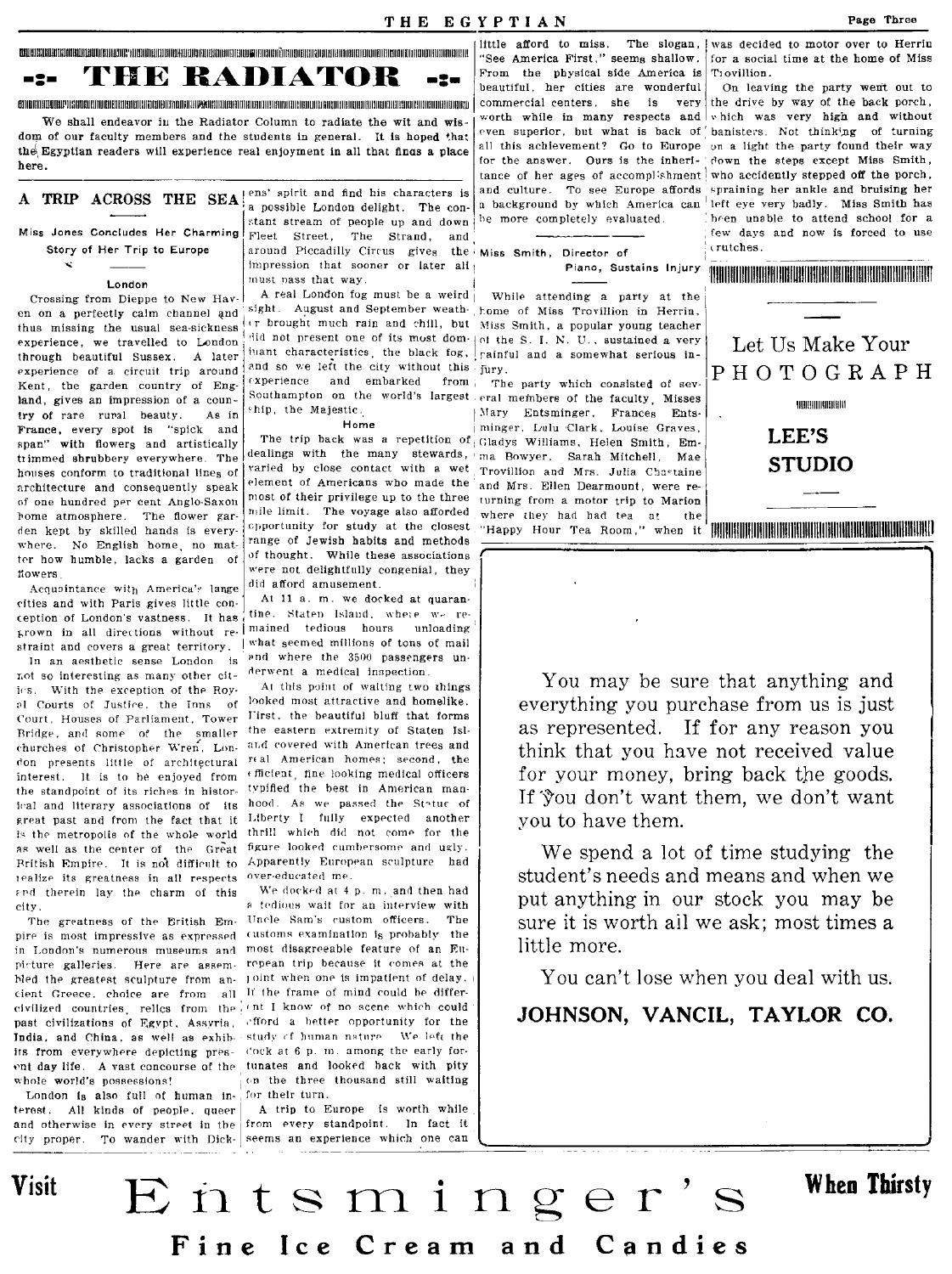

Entered as second class matter at the Carbondale Post Office under the act of March 3, 1879.

Published every week during the Collegiate year by the students of the Southern Illinois State University, Carbondale, Ill.

| EGYPTIAN STAFF                                                    | EGYPTIAN BOARD             |  |
|-------------------------------------------------------------------|----------------------------|--|
| Editor-in-chief                                                   | Business Manager           |  |
| D. Ransom Sherretz '23                                            | August C. Meyer '23        |  |
|                                                                   |                            |  |
| Literary Editor Earl Y. Smith '21   Adv. Manager Ralph Bailey '23 |                            |  |
|                                                                   |                            |  |
|                                                                   |                            |  |
| Social EditorRuth Waddington '23                                  |                            |  |
| News EditorVelma Harrison '23                                     |                            |  |
| Feature EditorSue Ellen Lay <sup>5</sup> 23                       |                            |  |
| Athletic EditorMerle Crawford '24                                 |                            |  |
| Sporting EditorCharles Renfro '26!                                | AcademyRussell Clemens '25 |  |
| Exchange EditorAlfred Purdue '24                                  |                            |  |
| CartoonistJoe Thomas '24                                          |                            |  |
| Humor EditorLynn McCormack '25                                    | AcademyDaniel Williams '28 |  |
|                                                                   |                            |  |



#### NOTES

The college man's note book vies with his vaselineo hair for being collegiate. Indeed those note books, in whatever condition they may be, are indications of the profession of a student just as the little black bag is an indication of the profession of medicine.

Of course as you know, being a student yearself, there are notes and notes. There are the notes, in the first place, that you keep and the notes that your neighbor keeps and that you because at times. You cannot understand his notes, and he cannot understand yours, which proves nothing at all abour the handwriting of students, out proves much of their variance in personality. Or it does not prove that at all.

There are the notes that Anthony Hall girls keep in purple ink. No one knows why they keep notes in purple ink but it is known that they do. There is taste for yeu! Zoology netes taken on pink paper with a silver crest and in purple ink. Is there meaning in it?

The notes of the chemistry students-there is nothing of romance about them. Figures, clear, clean-cut figures that have a subtle neaning, perhaps. None of us care to think of those. There is nothing of gay irresponsibility about them. Lothing that reminds one that our raining here in college is after all, one of the humanities.

Then there is the man who does not take notes at all but draws curious detures of flamingoes and headless wonders that he has seen in some science ourse. Attentively he draws during the whole recitation.

What can be know of the lecture? But at exam time, we find, curiously mough, that he writes down the words of the instructor in a large artistic scrawl on his paper.

Notes, there are, and notes. If our own noted always mean more than hose of our neighbors we should remember that they have meaning only or us, that in egotism, we students are curiously one and alike.



**JEWELER** 

ZETETIC QUARTETTE

The members and friends of the Zetetic Society were very glad to have back with them on January 19. the famous quartette from last year. They favored the society with two The members selections.  $0<sup>2</sup>$ the grartette are Howard Walker, '22, principal of the High School at Patt rson; Dewey Brush, '22, Art Instructor at Centralia; Elmer Walker. er-'24, teacher at Tilden, and Uilla Hall.  $22.$ who is doing graduate work here.

#### ILLINOIS JUSTICE

 $, 22$ 

 $25$ 

 $'23$ 

 $\cdot$ 24

 $192$ 

 $24$ 

 $.96$ 

We hear a lot about the slow rate States at this time. To prove this 26-3. to you we read in a paper on our escaped while being tried for a crime committed in 1015.

The following were here to attend the McKendree game: Howard Walher. 22. Dewey Brush, 22. James Valker, ex-24, Fern Williams, '21, 1 and Fay Chambers, '22.

WANTED

#### Material for the Egyptian

Short snappy steries, jokes, news articles, clever sayings, Wee Wunders, and all other articles that you should like to see in your pancr

The staff is of course able to fill the paper but not with the kind of articles that it would like to and not with the kind of articles that you would like to see in the paper.

Find articles to any member of the Staff or drop them in the box at the door.

#### FIVE YEARS AGO THIS WEEK

The S. I. N. U. beat McKendree that justice is dealt out in the United at Lehanon for the first time, score

won an inter-sectional clash  $V_{\rm eff}$ desk the other day of a prisoner who with Kendall College of Oklahoma by 44-19 score.

The bell system was out of order.

Velma Harrison gave a house party at her home in Christopher this past week-end. Those who enjoyed her Bennett, '22, Dave Holliday, '20, C. hospitality were Halene Street, Mary Goforth, '17, H. S. Wilkinson, VanSickle, Ruth Waddington, of S. (x-21. Frank Lachey, '17, Elmer J. N. U., Arline Chapped of Granite City and Norma Keen, who is teaching in Herrin.

WANDADDONARRARDDARAN ARRAHASIDRANASANYA SANTISIRIN SANTA SANTA KANAN SANDAN MUHAMMAN SANTIN DAN MUHAMMAN SANTA

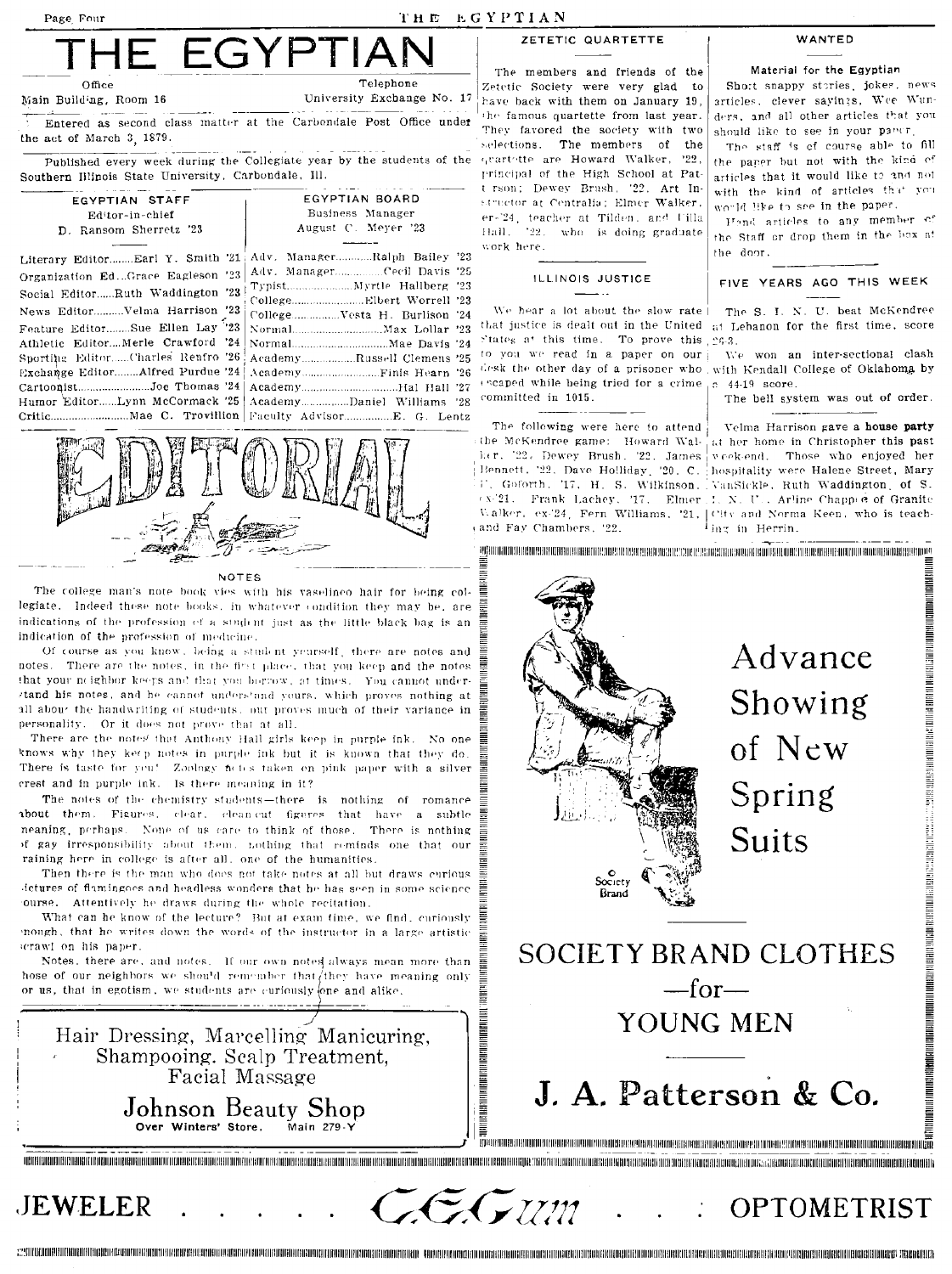

Your Handiest Place

THE STUDENTS' HOME Car Service Headquarters Phone 16X

# R. E. BRIDGES

 $\overline{p}$ ונסואופומינושומות הספורות המוסדות המוסדות המוסדות הספורות הספורות המוסדות המוסדות הספורות הספורות המוסדות הספו

**UNDER AN DER EINE EINER EINER EINER EINER EINER EINER EINER EINER EINER EINER EINER EINER EINER EINER EINER EINER EINER EINER EINER EINER EINER EINER EINER EINER EINER EINER EINER EINER**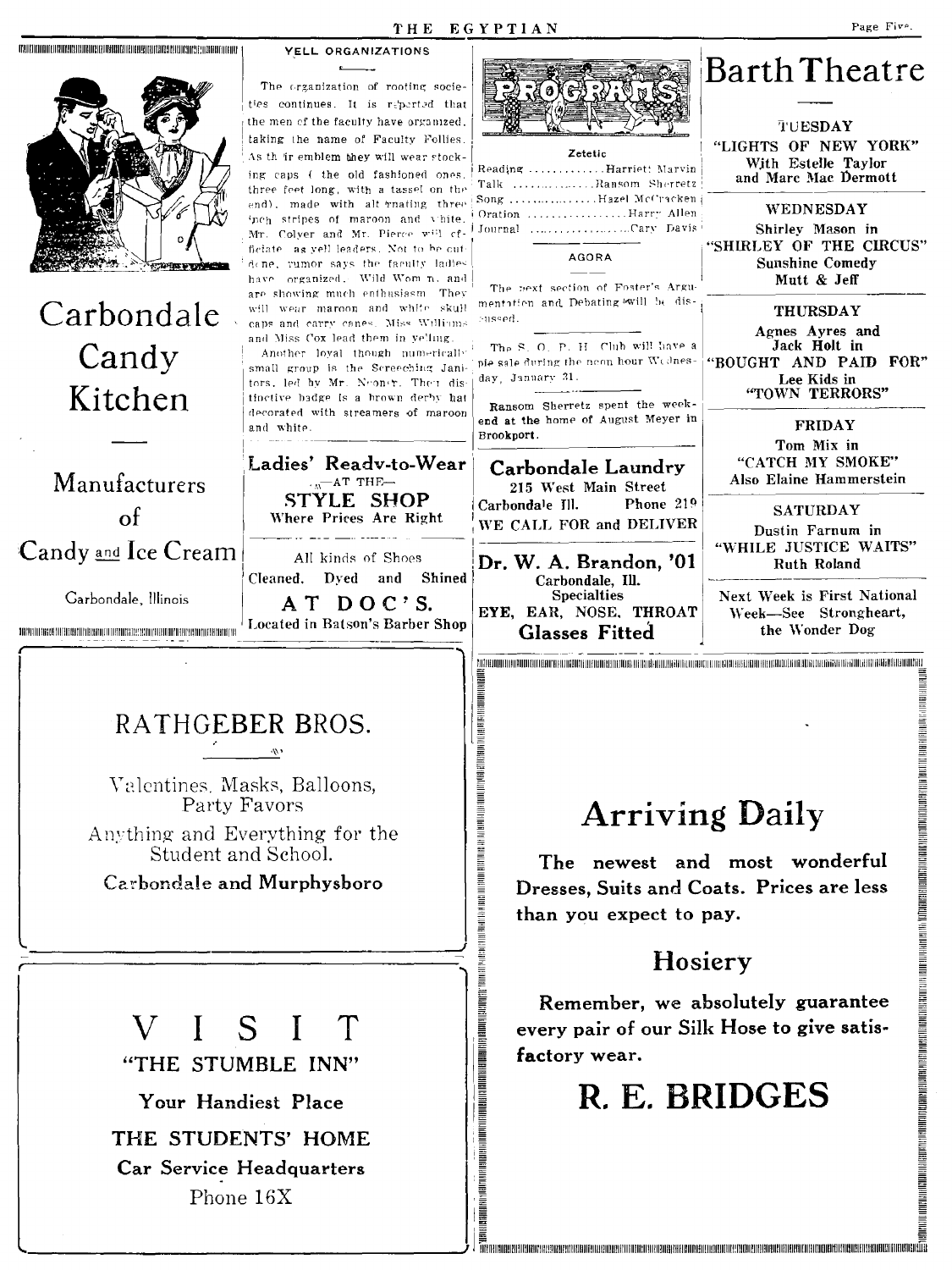#### Page Six  $T_H E E G Y P T I A N$

|                                            | Little rows of zeros                    | The members of the Agora were dis-                                   | Why some of us never have a                                          |
|--------------------------------------------|-----------------------------------------|----------------------------------------------------------------------|----------------------------------------------------------------------|
|                                            | Not so very quaint,                     | cussing the growing of their mus-                                    | thrill of life?"                                                     |
|                                            | Make your graduation                    | taches when the following was over-                                  | Why Skeezel Allen is so strong                                       |
|                                            | Leok as tho it aint.                    | heard.                                                               | with the women?                                                      |
|                                            |                                         | Charles Neely-My mother will!                                        | Why Grace Stewart wears a "band                                      |
|                                            | McAndrews-Do you take a cold!           | throw a fit.                                                         | of gold" on the third finger of her                                  |
|                                            | shower each morning?                    | Glen Fishel--Mothers are not all.                                    | left hand?                                                           |
|                                            | Capt. Allen-Not quite, but I do         |                                                                      | Why Melvin Lockard is called the                                     |
|                                            | eat a half a grape fruit for breakfast. | Miss Merrymoon-Have you ever                                         | "Makanda Sheik?"                                                     |
|                                            |                                         | noticed how the immigrants stare at                                  | Why Alice Barrow is willing to                                       |
| Every dog has his day, but the dog         |                                         | Professor Carmichael says that the the people and the buildings when | pay Norman B five for not growing                                    |
| with a sore tail has a week end            | man who smokes is a forl. Professor     | they first arrive?                                                   | a shadow on his upper lip?                                           |
|                                            |                                         | A. A.-I've seen men from this                                        |                                                                      |
| First Flea-Been on a vacarion?             | Carmichael talks like a man who         | town stop and stare at some pretty                                   | It was between dances. They were                                     |
| Second Flea-Nope, been on a                | smokes.-Boston Transcript.              | sirl when she passed on the street.                                  | sitting in a dim corner of the porch-                                |
| tramp.                                     |                                         | Would you call them immigrants?                                      | he and she. He moved towards her                                     |
|                                            | John Heck-What is an undertaker.        | (This joke appeared in the Pinion                                    | gently, caressingly, until her face                                  |
| A-Do you like talkative girls or           | Geo Cherry - An undertaker is a         | from Henolulu, Hawaii, Miss Merry-                                   | was close to his.                                                    |
| others?                                    | man who follows the medical pro-        | moon is a graduate of the S. L. N.                                   | "You have such wonderful eyes,"                                      |
| B-What others?                             | fession.                                | U. in the class of 1917.)                                            | he murmured.<br>"Yes?" she inquired expectantly.                     |
|                                            |                                         |                                                                      | "They are like stars," he went                                       |
| Mr. Warren---- (to 4th hour Geometry       | Author-Well, the evening wore           |                                                                      | on. His short quick breaths fanned                                   |
| $class$ $-$ What Q. E. D. mean $on$ $-$    |                                         | WEE WUNDER                                                           | her cheek as he leaned closer, still                                 |
| after a proposition.                       | Friend-It did, eh? What did it          |                                                                      | closer .                                                             |
| Yates-Quit and eat dinner.                 | wear?                                   | Why Finis Hearn remains in the                                       | Her head went up to his, her lips                                    |
|                                            | Author-If you must knew, the close      | Auditorium the third hour?                                           | Why some of the teachers assign almost brushed his, as he panted.    |
| A blind man at a beach is no more          | of a summer day.                        |                                                                      | "They are so very <b>bright."</b>                                    |
| unfortunate than a one-armed man           |                                         | such long lessons?                                                   | His arm went out, his hand fumb-                                     |
| calling on twin sisters.                   | Pat-Phwat was the last card J           | Why some of the boys wear "tod-<br>dle tux" trousers?                | led in his pocket. With a quick ges-                                 |
|                                            | dealt you Mike?                         | Why the Seniors try to look so                                       | ture he drew forth a glittering ob-                                  |
| Mr. Hotton-Can you tell me where           | Mike-A spade.                           | studious and dignified, and fail, es-                                | ject: "They are so very bright," he                                  |
| I can find a specimen of bedbug.           | Pat-Oi knew it was; cl saw you          | pecially in the dignified look?                                      | repeated passionately. Then thrust                                   |
| Troy Davis-Search me.                      | spit on yer hand before ye nicked it    | Who is Toots?                                                        | his watch before her. "See if you                                    |
|                                            | up.                                     | Why Harley Mowery is called "neu- can see the time in the dark."     |                                                                      |
| Mr. Ebomer-What is a dyne?                 |                                         | tral?"                                                               |                                                                      |
| Harley Mowery-(Just waking up)             | Bob Walters-Who's that playing          | Who is the best natured student in                                   | Miss Nina Lambert. '22, has ac-                                      |
| Well-er-- that's when you eat              | the saxaphone?                          | school?                                                              | cepted a position as teacher in the                                  |
|                                            | Van Brown-Oh, that's Charlie            |                                                                      | Why chewing gum is not used in- high school of Evansville. Illinois, |
| Shortie Estes-Gee I wish I was Goodall.    |                                         | stead of glue in making spit curls?                                  | to finish this term. She is teaching                                 |
| living in the time of Adam and Eve, so !   | B. W.-Didn't know he could play.        | Who is "Simp" Arnold?                                                | frst and second year English and                                     |
| I wouldn't have to study history.          | V. E.-Anyhody say he could?             | If cats really have nine lives?                                      | : Science.                                                           |
|                                            |                                         |                                                                      |                                                                      |
|                                            |                                         |                                                                      |                                                                      |
| OGDEN'S SPECIALTY SHOP                     |                                         | TIME IS VALUABLE                                                     |                                                                      |
| Carbondale Trust and Savings Bank Building |                                         |                                                                      |                                                                      |
|                                            |                                         |                                                                      | Keep your watch or clock in first-class condition.                   |
| Hemstitching, Cloth Covered Buttons,       |                                         | See Us for Service                                                   |                                                                      |

I

Pleating all Kind,

Work Guaranteed Phone 263 Upstairs Prices Moderate

# GUS TROBAUGH & SON

#### FANCY GROCERIES AND MEATS

STUDENTS' HEADQUARTERS

Phone Orders Given Special Attention.

508 W. College----------Free Delivery----------Phone 286-X

# STUDENTS' HEADQUARTERS

Drugs, Sundries, Stationery Fountain Pens and Toilet Articles

w. O. HEARN, Druggist

,------------------------------------------------~I

GEO. D. CASPER Jeweler

# SETTLEMOIR SHOE HOSPITAl.

ACROSS FROM POSTOFFICE

Best and Busiest Sewed Soles and Enbber Heels a specialty.

# Work done while you wait.

Phone 252Y

# P U D'S T A X I WHEN YOU THINK OF TAXI THINK OF PUD

OLD TAXI DRIVER

1144------Phone-----114

J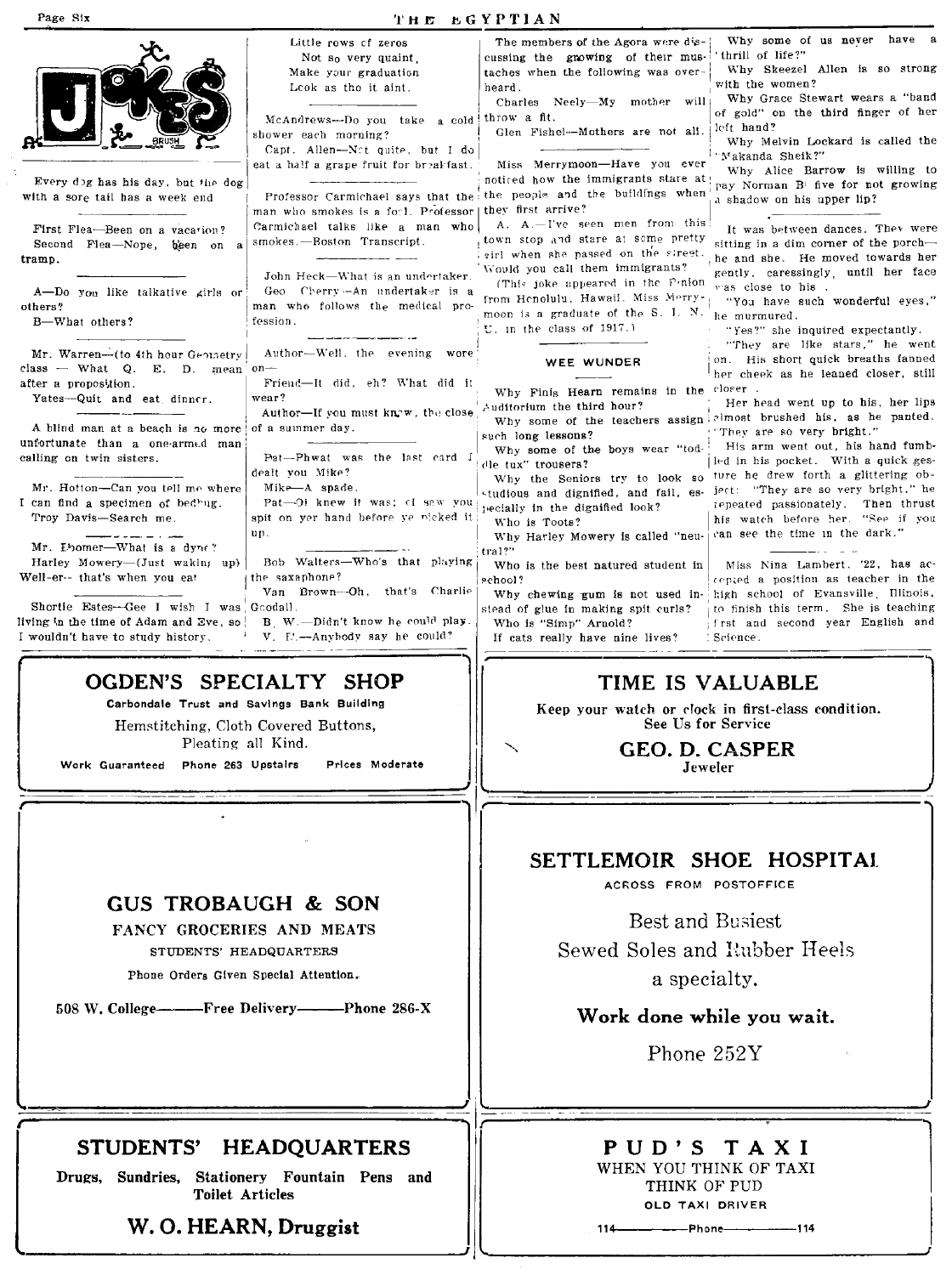#### THE SPIRIT OF '75

(From Stewart's "Parody Out line of History.") Letters of a Minute Man-In the Man-

ner of Ring Lardner

Letter Number Three Friend Fiben-

& when I joined the minit men last mo.how was I to know that they called crazy about me was he dark well them minit men because they was Ethen if all the fellos she says has lible to get shot any minit, & here I been crazy about here was layed end am riteing to you in a tent outside Boston & any minit a canon ball is lible to knock me for a continental yello  $\&$  that had her stopt so we went loop & my house has been burnt & Prudence is up in Conk Cord with her laffing over the way I had slipt it sister the one that married that short skate dum hell Collins who has uwed: Well along a bout A. M. there was a me 2 lbs. for a yr. & 1/2 well Ethen lot of gun firing tow wards Lexingit never ranes but it pores & you ton & Prudence grabed me & says can be glad you live in a nice quiet place like Philly.

Well the other night I and Prudence was sound asleep when I heard song. body banging at the frt. door & I stuck my head out the up stares window  $\&$  I says who are you  $\&$  he says I am Paul Reviar & I anys well this is a hell of a time to be waking a peaceful man out of their bed what do you want & he says the British are coming & I says o are they well this is the 19 of April not the 1st and I was going down stares to plank him 1 but he had rods away tow wards Lexington before I had a chanct & as it turned out after words the joke was on me O. K. Well who is it says

Prudence Charley Davis again because | burn everything along the rode the | Ethen I must go out and drill some you might as well come back to bed if it is & I says no it was some Boston smart alick trying to be funny & I guess they are soar down there on acct, what hapened to their prize fish up bere last mo. & are trying to get tven do you know a Paul Revear Well Ethen this is a funny world & she says yes there was a boy at school named Paul Revear who was to end they would circum navygate the globe twicet & I says no be was back to sleep only I couldn't help across. About Revear being yello. whats the shooting for  $\&$  I says probably that fello Revear who was so crazy a bout you has got funny oncet to oft ten & it will teach them Buston doodes a lesson. Well Ethen I was wrong for oncet & the firing kept getting worse & I hitcht up old Bessy & drove over to Lexington Pessy is ars' horse & Ethen there was h-Il to pay there because the  $g-d$  d-m British redcotes had marcht up from Boston & had fired on the Lexington fellos & Charley Davis had been shot dead & a lot of the fellos was wooned it & they said you had better get your wife to the h-Il out of your house lecause the g-d d-m Pritish redcotes are coming back & they will

guess you know what word goes there Ethen & I was so d-m mad at those g-d d-m British redcotes on acct. shooting Charley Davis dead that I said give me a gun & show me the  $-$ - who did it & they says no you had better get your wife to a safe place and then you can come - will be along back hecause the this way again the - $-$  Well I drave as fast as I could back to the farm & somebody had already told Pradence what had hapened  $\&$  as soon as I drove into the yd. she come'out with my muskit & hand it it to me & says dont you worry about me but y'u kill every d-m recote you can see & I savs the --s has killed Charley Davis & she says I know it & here is all the bullits I could find. Well when I got back to Lexington the redcotes was just coming along & Ethen I guess they wont forget that march back to Boston for a little whiles & I guess I wont either because the -s burnt down my house & barn & Prudence is gone to stay with her sister in Conk Cord & here I am camping in a tent with a lot of other minit men on the out skirts of Boston & there is a roomer a round camp that tomorrow we are going to move over to Bunker Hill which is a good name for a Boston Hill I'll say & then if you was to of told me'a mo. ago that I would be fighting to get Boston away from the Bitish I would of planked you 1 because they could of had E'oston for all I cared Well program Friday. Page Seven

moer now & probably we will half to listen to some Boston bird makeing a speach they are great fellows for speaches about down with Pritish tirrany & give me liberty or give me death but if you was to ast me Ethen I would say give me back that house & barn what those lousie redcotes burnt  $\&$  when this excitement is all over what I want to know is Ethen where do I get off at.

Yrs ED.  $(The End.)$ 

SOCRATS PROMISE VARIED PRO-**GRAMS** 

Holding to their pledge at the beginning of the year that each program should be different, the Socrats have planned a program for the coming Friday night that is novel as it is entertaining. In the rush and hurry of school dances, basket ball games and week end visits the literary societies still meet at the same places and are always over in time for you to attend the games.

The Anthony Hall entertainers will be with us in the near future and are presenting a bill which you can't afford to miss.

With the annual banquet coming soon followed by a "real" comedy every Friday night this term will be full for all Socrats and friends. Don't forget our Maroons play Cape after the



**Price \$1.50** 

# McPheeters. **Lee and Bridges** Phone 196 Phone 196

# Subscribe for the **Obelisk**

It is now time to pay for the Engraving of your Picture

**OFFICE THIRD FLOOR** Main Building

### THE EGYPTIAN